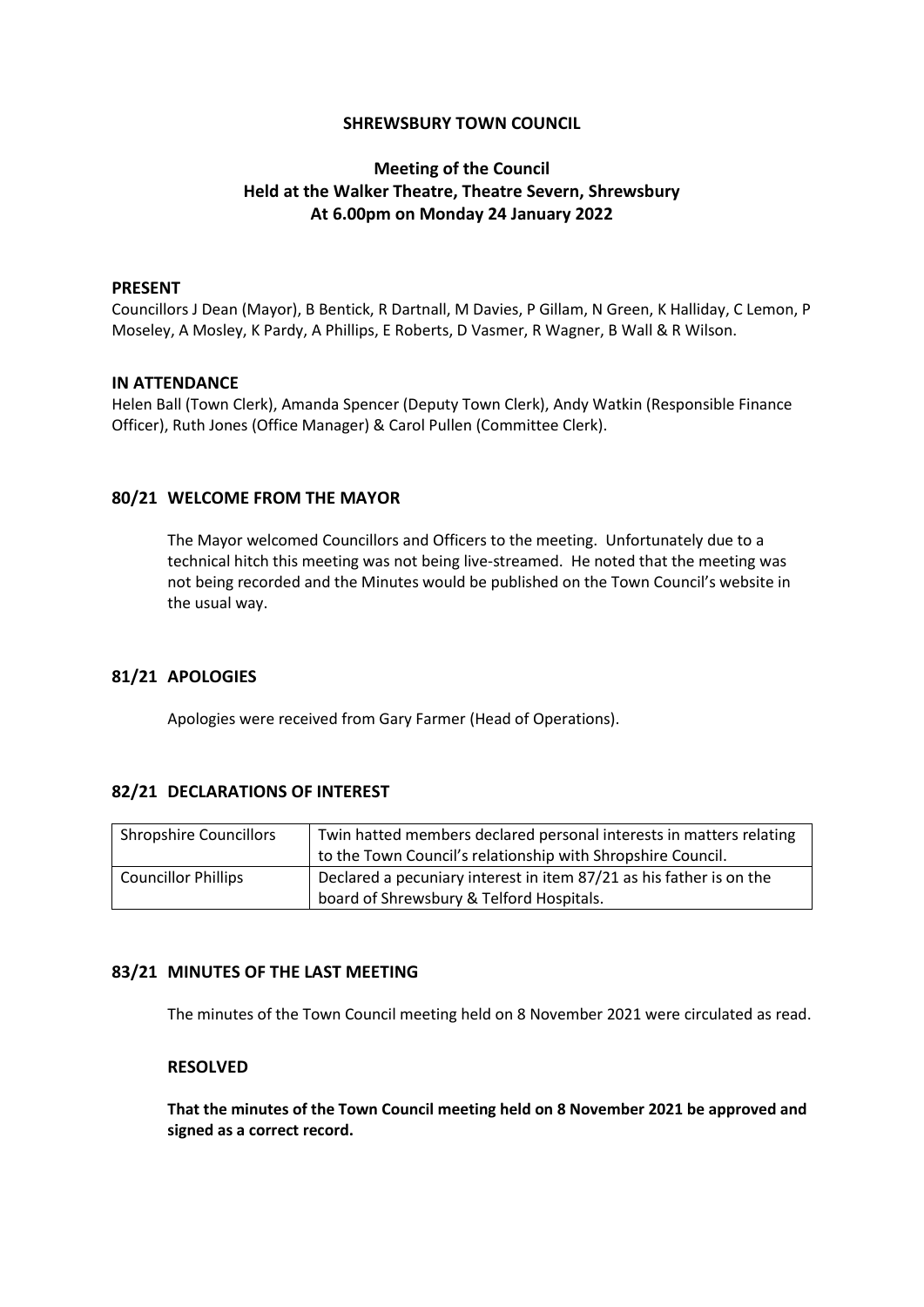### **84/21 MATTERS ARISING**

**70/21 – Quarry Working Group** – Potential meeting dates had been circulated via email to members of the group and the Town Clerk reminded them to respond.

**77/21 – Code of Conduct** – Members had been emailed and were reminded about the need to complete an additional form to register other Registerable Interests. There were paper copies of the form available this evening.

# **85/21 ANNOUNCEMENTS**

### **85.1 MAYOR & DEPUTY MAYOR'S ENGAGEMENTS**

Details of the Mayor & Deputy Mayor's engagements for the period 9 November 2021-24 January 2022 were circulated and noted.

Members joined the Mayor in remembering Lalage Jean Bown who passed away in December. Lalage was a Somerville College Oxford Alumna and an Emeritus Professor in Adult and Continuing Education from the University of Glasgow, and at 94 years of age continued to retain the wit and feistiness of someone a third of her age. She was passionate about her town, its vernacular, its civic life and heritage, and more recently the role that the University Centre Shrewsbury would play in moulding not only our young people but also those not so young people who wanted to see what continuing education had to offer. She would be much missed by all who knew her and on behalf of this Council he offered sincere condolences to her family. Members echoed the Mayor's words.

The Mayor reported on two future Mayoral Charity events in conjunction with his chosen charity Lingen Davies Cancer Fund. The first was a Swing Dance to be held at The Buttermarket on Thursday 24 March and the second during the Easter weekend in April, a Big Town Walking Festival. Further details of both these events and tickets would be available on the Lingen Davies website.

Members were advised that nominations had opened for the 2022 Mayor's Awards and it was intended to hold an Awards Evening in Theatre Severn on 28 April. Nominations to be submitted via the online nomination form on the Council's website.

He reminded members of Shrewsbury Schools Service which would be held on Sunday 6 March at 11.00 am, details had been circulated via email. He asked members to let the Mayor's Secretary know if they wished to attend .

### **85.2 ANNOUNCEMENTS FROM THE TOWN CLERK**

The Town Clerk asked that the Councillors for the Battlefield, Meole & Radbrook Wards let her know about their locations for the Queens Green Canopy so this could be progressed as soon as possible.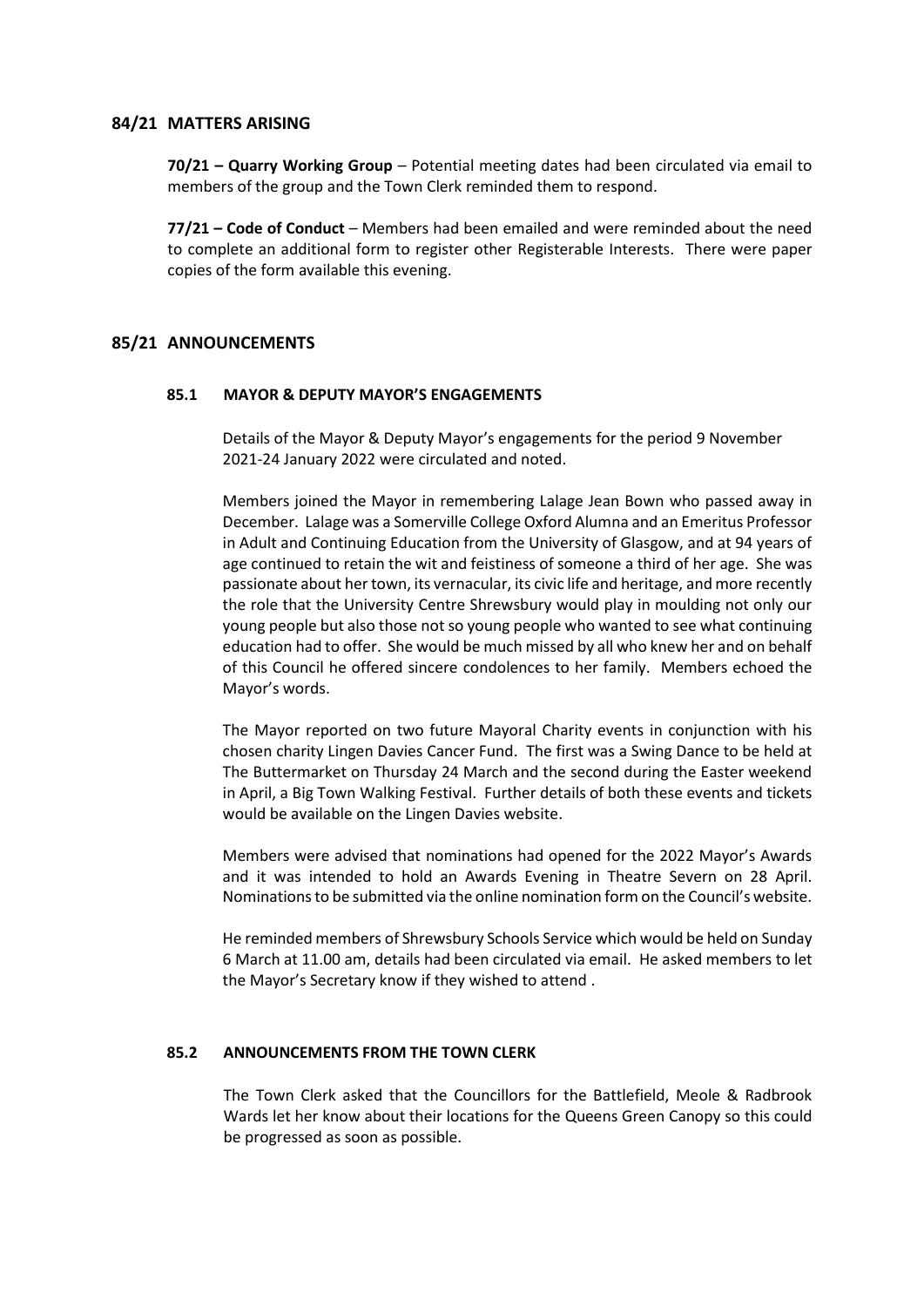# **86/21 PUBLIC QUESTIONS/COMMENTS**

The Town Clerk reported that standing orders had been followed in seeking questions ahead of the meeting, but she had accepted questions up until 4pm on the day of this meeting. The following question had been received:

Katie Blant (Radbrook Ward) – The community in Radbrook has come together over safety concerns form children walking and cycling to the schools served by Longden Road and Bank Farm Road following…. Shropshire Council has been supporting us with infrastructure interventions to make the area safer, but the location of the ambulance depot on Longden Road poses a risk to these improvements…. Can I ask that the Town Council does all it can to support us in getting WMAS to move the ambulance depot to a more suitable location?

### **Answered by Councillor Alan Mosley, Leader of Shrewsbury Town Council**

Councillor Mosley stated that this was not really within the remit of the Town Council, however, the Town Council would have been involved as a planning consultee and as such were aware of the issues surrounding the location of the Ambulance Hub. He suggested that perhaps the Councillor of the relevant ward request this issue be discussed at a separate meeting to enable the opportunity for a more open debate and consider the Town Council's stance on this matter.

Councillor Bentick whose ward the ambulance hub on the Sweetlake industrial estate was situated in added comment. He had been involved with campaigning to improve traffic in the area for some time and made the point that West Midlands Ambulance Service had repeatedly stated in documentation to planning that the hub would not be used as an operational base. He was lobbying both Highways and Planning at Shropshire Council to explore other more suitable locations for an ambulance station.

Councillor Lemon added that when the West Midlands Ambulance Service had applied for planning permission in 2012, it was for a maintenance hub, but over the years they had seemed to repurpose it as an ambulance station, and as such it represented a significant obstacle to increased walking and cycling to and from the three local schools. The Priory School had identified this early last year whilst looking at issues which were preventing more Active Travel (cycling and walking) by their students. As a campaigning Council, he hoped members would back the initiative to lobby to move the ambulance station somewhere more appropriate.

# **87/21 QUESTIONS FROM MEMBERS**

None had been received.

*Councillor Phillips left the room for this item*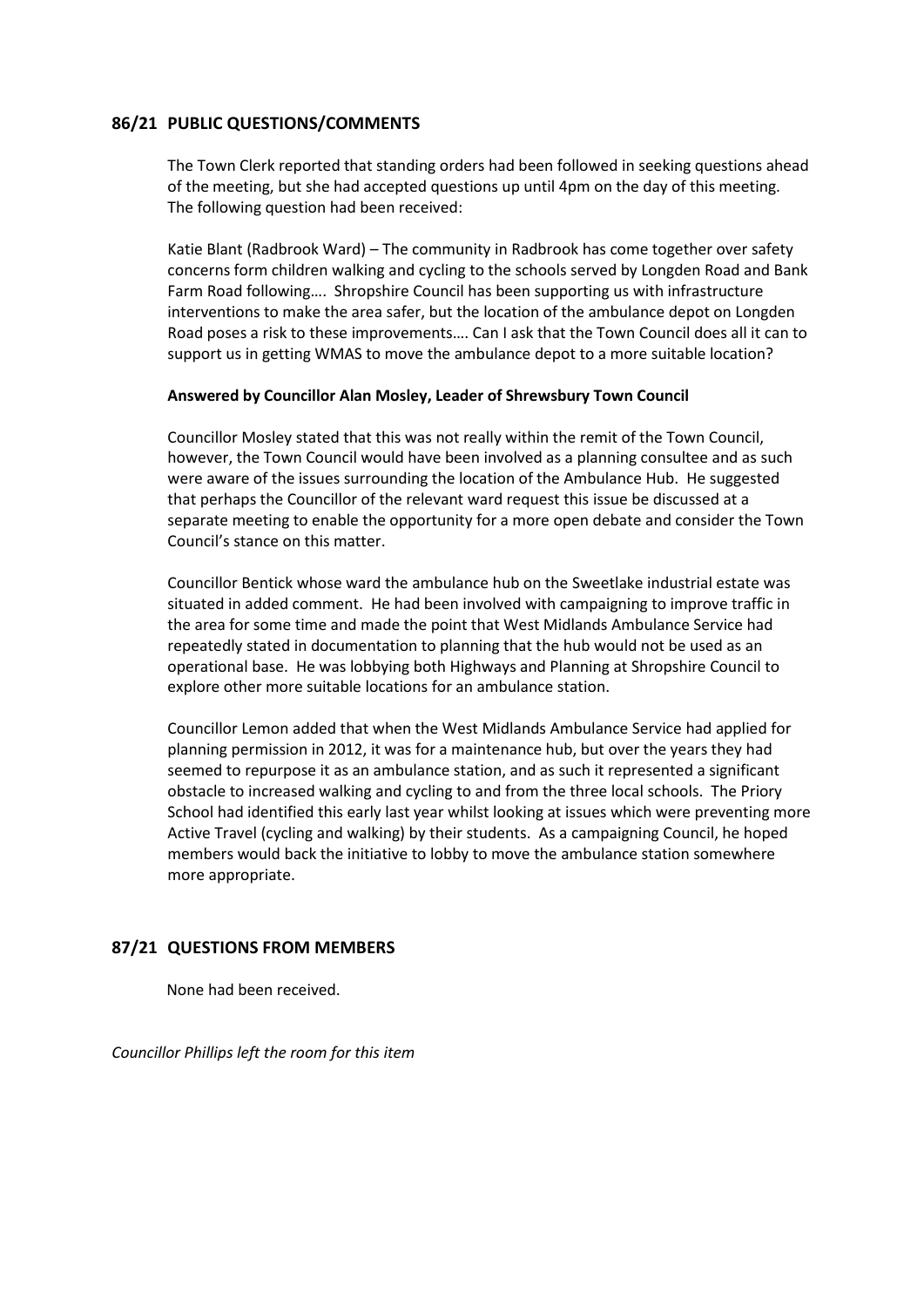## **87/21 NHS SHROPSHIRE AND TELFORD & WREKIN CCG**

The Chairman welcomed Claire Parker, Director of Partnership at the NHS Shropshire and Telford & Wrekin CCG and Steve Ellis Associate Director of Primary Care who updated Council on proposals to develop a Health & Wellbeing Hub in Shrewsbury.

Ms Parker reported proposals for the Shrewsbury Health and Wellbeing Hub were at a very early stage and nothing would be decided without engagement with the public. Extensive engagement exercises were planned and these would be central to the progression of plans. This engagement process would ensure the capture of public feedback and designing of the new centre around the needs of the Shrewsbury community.

They would welcome the opportunity to engage further with the Town Council and involve local people in this exciting development. The proposals outlined a substantial investment for GP provision in the town and an opportunity to improve services with patients and stakeholders playing a key role.

The initial listening exercise in August/September 2021 was the first stage of engagement and was aimed to understand what services patients were currently accessing and what was important to them in relation to GP services. This was the first phase in the engagement process and it was planned to engage further. As part of this exercise, information was circulated to over 270 local stakeholder organisations, including the local authorities and voluntary sector organisations. Engagement materials were shared with the GP practices involved to promote widely through their own networks and initial ideas for the Hub were shared via the local media, a multitude of social media channels, as well as newsletters and websites of organisations involved.

People were invited to respond to an online survey where all feedback was captured and collated into an engagement report (available on the CCG website). For those members of the public who preferred to speak directly over the phone, a telephone interview was available and taken up by a number of people. In order to capture feedback from those members of the public with a disability, relevant voluntary sector organisations were contacted in order to gain responses from people with a physical, mental or learning disability.

An Equality Impact Assessment (EIA) had also been drafted to help ensure that plans were fair and did not present barriers or disadvantage to any protected groups. This evidencebased approach would form part of a wider Integrated Impact Assessment (IIA) carried out in the next phase of the project.

Members highlighted concerns. They felt the listening exercise had not provided details of why changes were going to happen and had not captured a wide enough audience, leaving many unaware of the proposals. From talking to their residents, members had found there was little appetite for the loss of localised services and for some travelling further to a hub would present problems, so transport consideration was crucial.

The moving of Albert Road and Mount Pleasant Surgeries into the Severnfields Health Village appeared to be a health hub prototype and members were interested to know if the effects of that had been captured in clinical evaluations and patient surveys.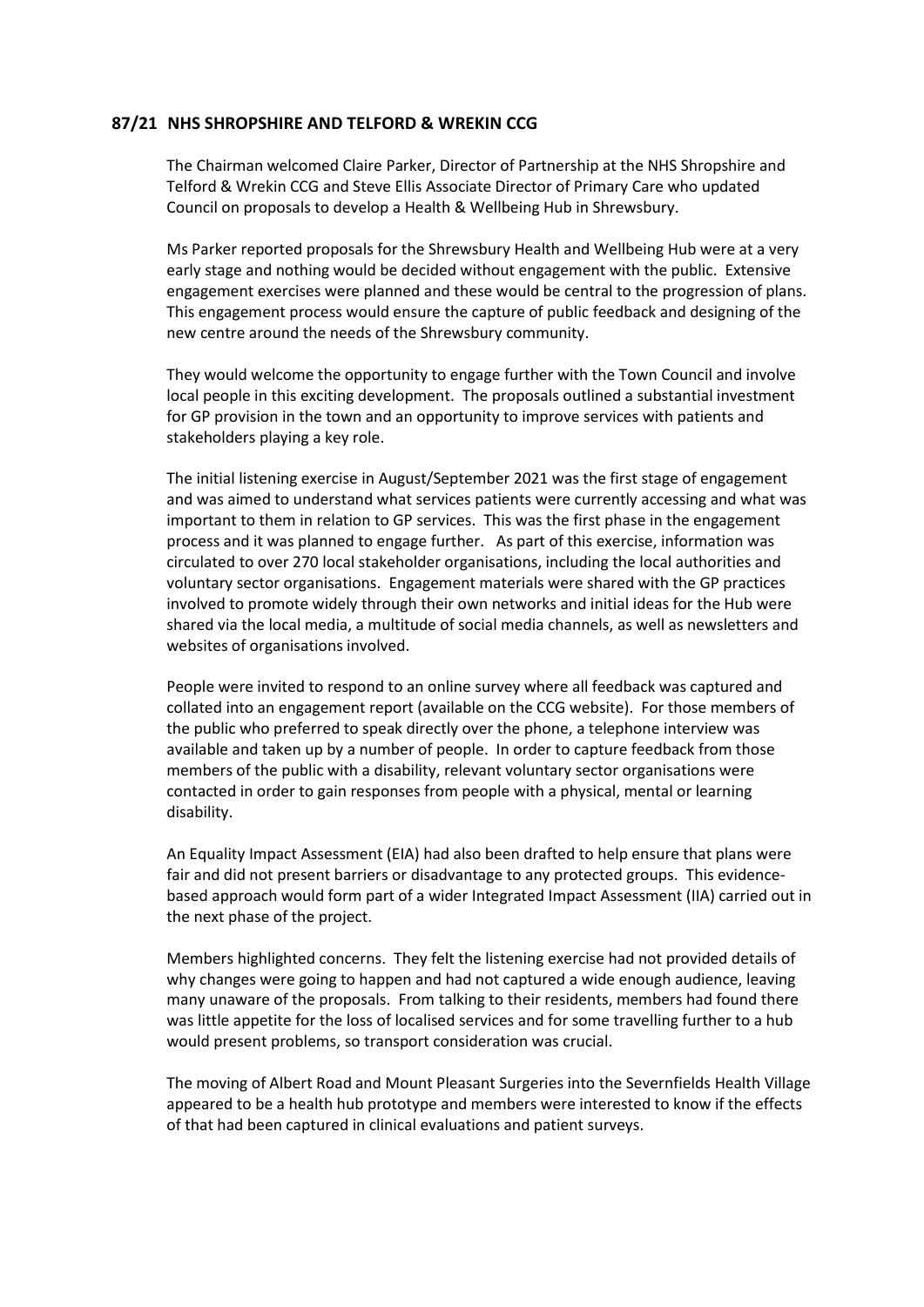It was proposed that a members working group be established to enable a wider discussion and an opportunity to engage with the CCG as plans progressed.

Ms Parker responded that in regard to Severn Fields Medical Practice, the model used for that development in 2012 was very different to the model proposed for the Shrewsbury Health and Wellbeing Hub. The Severn Fields Medical Practice building was privately-owned and the individual organisations within the centre rented space from the private landlord.

Ms Parker concluded by emphasising that the CCG were fully aware they needed to engage further with the community and as yet nothing was decided and she welcomed the opportunity for members to be involved and would be happy to update Council as plans progressed.

The Chairman thanked her and Mr Ellis for their attendance and they left the meeting.

#### **RESOLVED:**

**That the Town Clerk speak with the political leaders to set up a working group to engage with the CCG further on their plans for a Health & Wellbeing Hub in Shrewsbury.**

*Councillor Phillips rejoined the meeting*

### **88/21 FINANCE & GENERAL PURPOSES COMMITTEE**

The minutes of the informal Finance & General Purposes Committee meetings held on 6 December 2021 & 10 January 2022 were circulated as read.

#### **RESOLVED:**

**That the minutes of the informal Finance & General Purposes Committee meetings held on 6 December 2021 & 10 January 2022 be received and adopted.**

# **89/21 RECREATION & LEISURE COMMITTEE**

The Minutes of the informal Recreation & Leisure Committee Meetings held on 17 November 2021 & 19 January 2022 were circulated as read.

### **RESOLVED:**

**That the minutes of the informal Recreation & Leisure Committee meetings held on 17 November 2021 & 19 January 2022 be received and adopted.**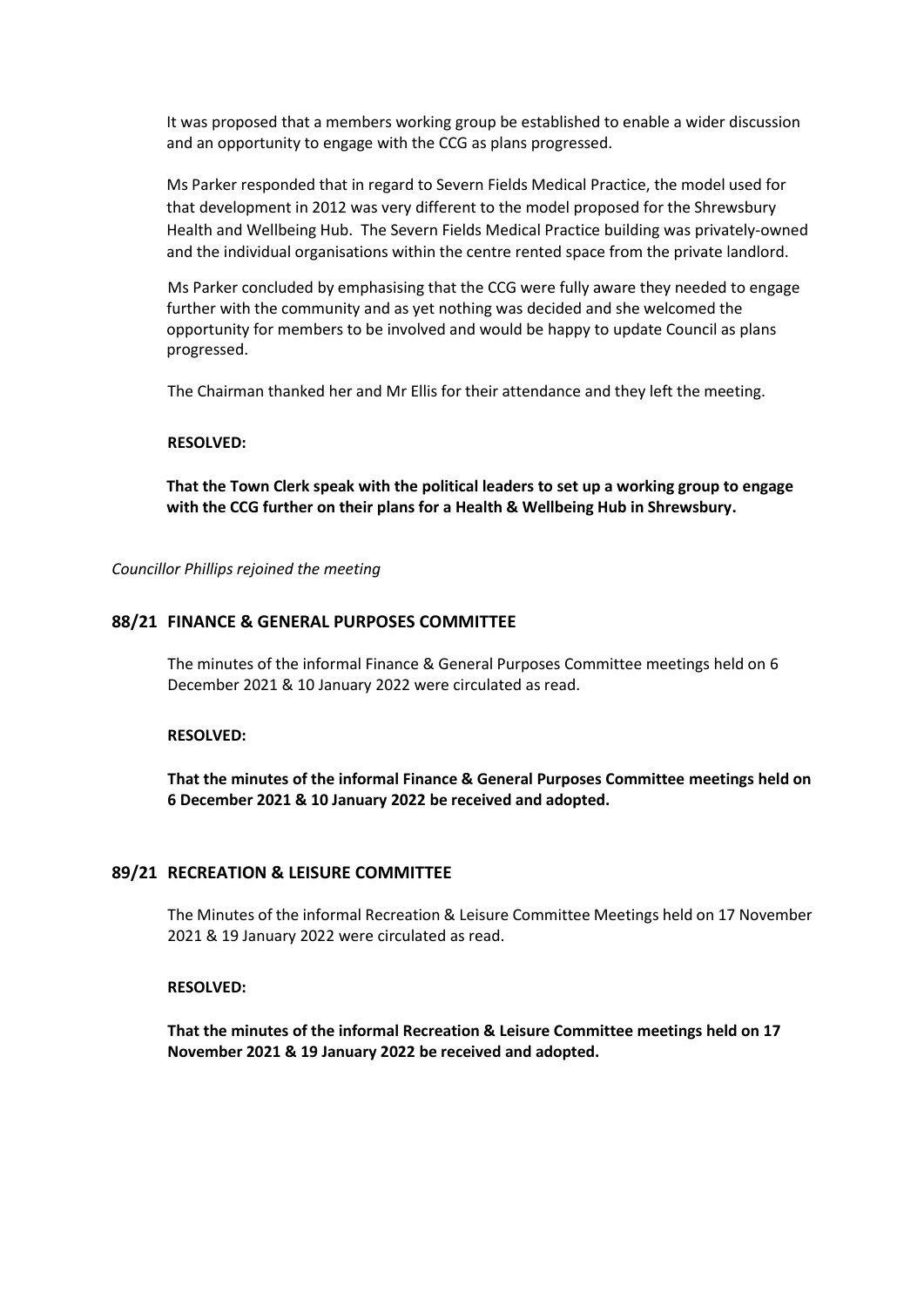### **90/21 PLANNING MEETINGS**

The minutes of the informal Planning Committee meetings held on 9 November, 30 November & 14 December 2021 and 11 January 2022 were submitted as circulated and read.

### **RESOLVED:**

**That the minutes of the informal Planning Committee meetings held on 9 November, 30 November & 14 December 2021 and 11 January 2022 be received and adopted.**

# **91/21 CLIMATE EMERGENCY COMMITTEE**

The Minutes of the Climate Emergency Committee Meeting held on 13 January 2022 were circulated as read.

### **RESOLVED:**

**That the minutes of the Climate Emergency Committee meeting held on 13 January 2022 be received and adopted.**

### **92/21 JOINT CONSULTATIVE COMMITTEE**

The Minutes of the Joint Consultative Committee Meeting held on 12 January 2022 were circulated as read.

### **RESOLVED:**

**That the minutes of the Joint Consultative Committee meeting held on 12 January 2022 be received and adopted.**

### **93/21 WORKING GROUPS**

#### **93.1 Civics Working Group**

The Minutes of the Civics Working Group meeting held on 25 November 2021 were circulated as read.

#### **RESOLVED:**

**That the minutes of the Civics Working Group meeting held on 25 November 2021 be received and adopted.**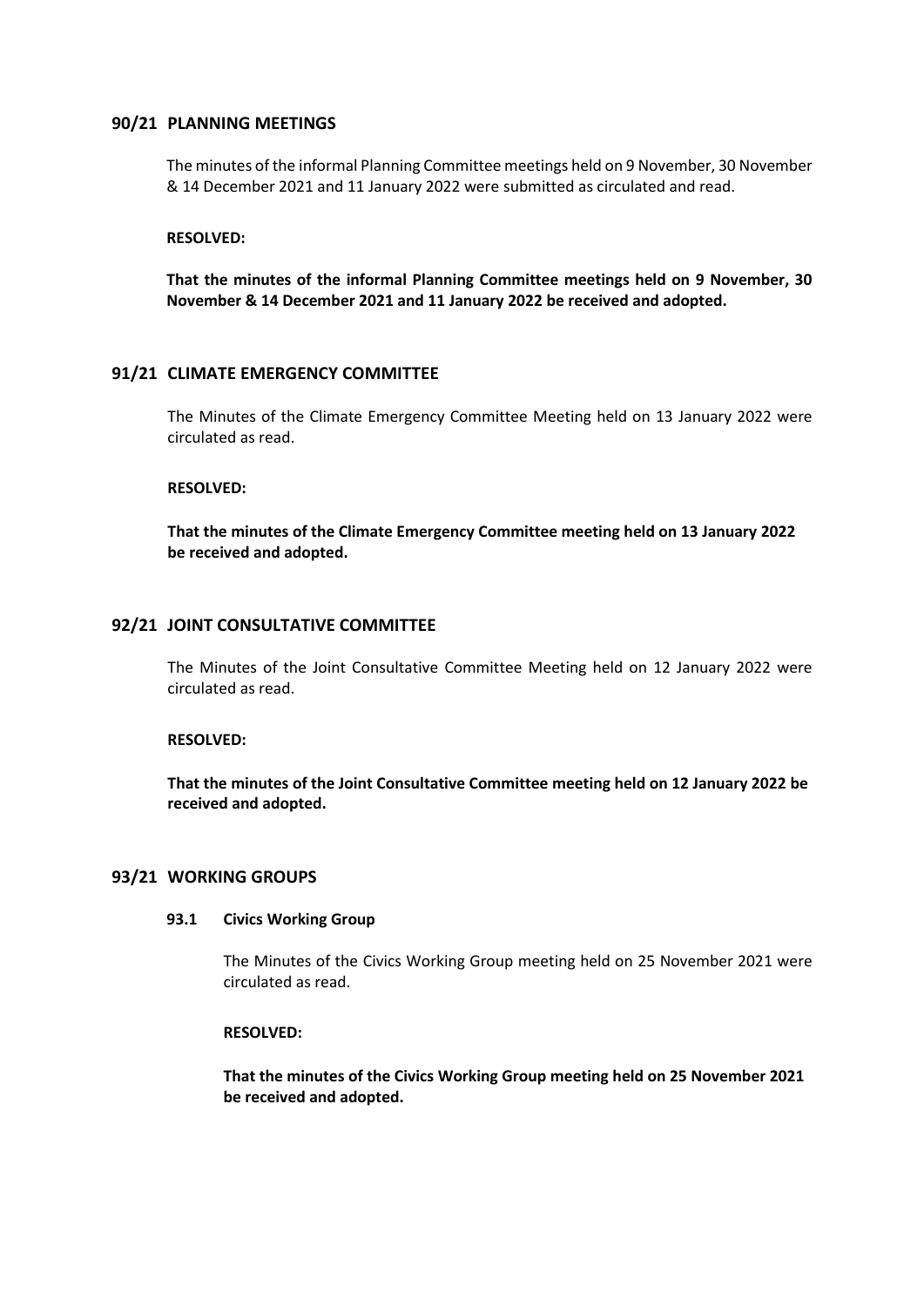### **93.2 Youth Working Group**

The Minutes of the Youth Working Group meetings held on 18 November 2021 & 20 January 2022 were circulated as read.

### **RESOLVED:**

# **That the minutes of the Youth Working Group meetings held on 18 November 2021 & 20 January 2022 be received and adopted.**

### **93.3 Active Travel Working Group**

The Minutes of the Active Travel Working Group meeting held on 2 December 2021 were circulated as read.

### **RESOLVED:**

**That the minutes of the Active Travel Working Group meeting held on 2 December 2021 be received and adopted.**

### **94/21 BUDGET 2022/23**

In proposing the budget and precept proposals as recommended by the Finance & General Purposes Committee, Councillor Mosley gave the following statement:

As always, our first priority is to best represent our residents and many of them are suffering from the impact of covid and the increasing impact of the rising cost of living crisis. Hence, we need to do all we can to mitigate these pressures, and this means that we should be setting a balanced budget with a zero rise in our charges to Council Tax payers. This is the budget I am proposing tonight with thanks to our Head of Resources.

Good financial management, including healthy planned reserves mean that we are able agree this budget and cover the significant additional costs related to general inflation, staff salaries, NI contributions and materials, without any cuts in services.

Indeed, our ambitious on-going programme for improving our services for all those who live, work and visit our town will continue. These plans include:

- Exciting plans for the top of the Quarry including an extensive newly designed contemporary garden which will highlight and encourage the highest ecological environmental standards. Information and interpretation of the Quarry's heritage along with a refurbishment of the facilities at the horticultural depot. A working party is set to start work on this project.
- A new nature trail along the river on our Castlewalk land from the English Bridge Gardens to the Weir and on to the Mousefield. This will provide experiences, information and learning for all age in a way which is sensitive to the natural environment.
- On-going work dedicated to our climate change commitments adding to the great progress we have made already..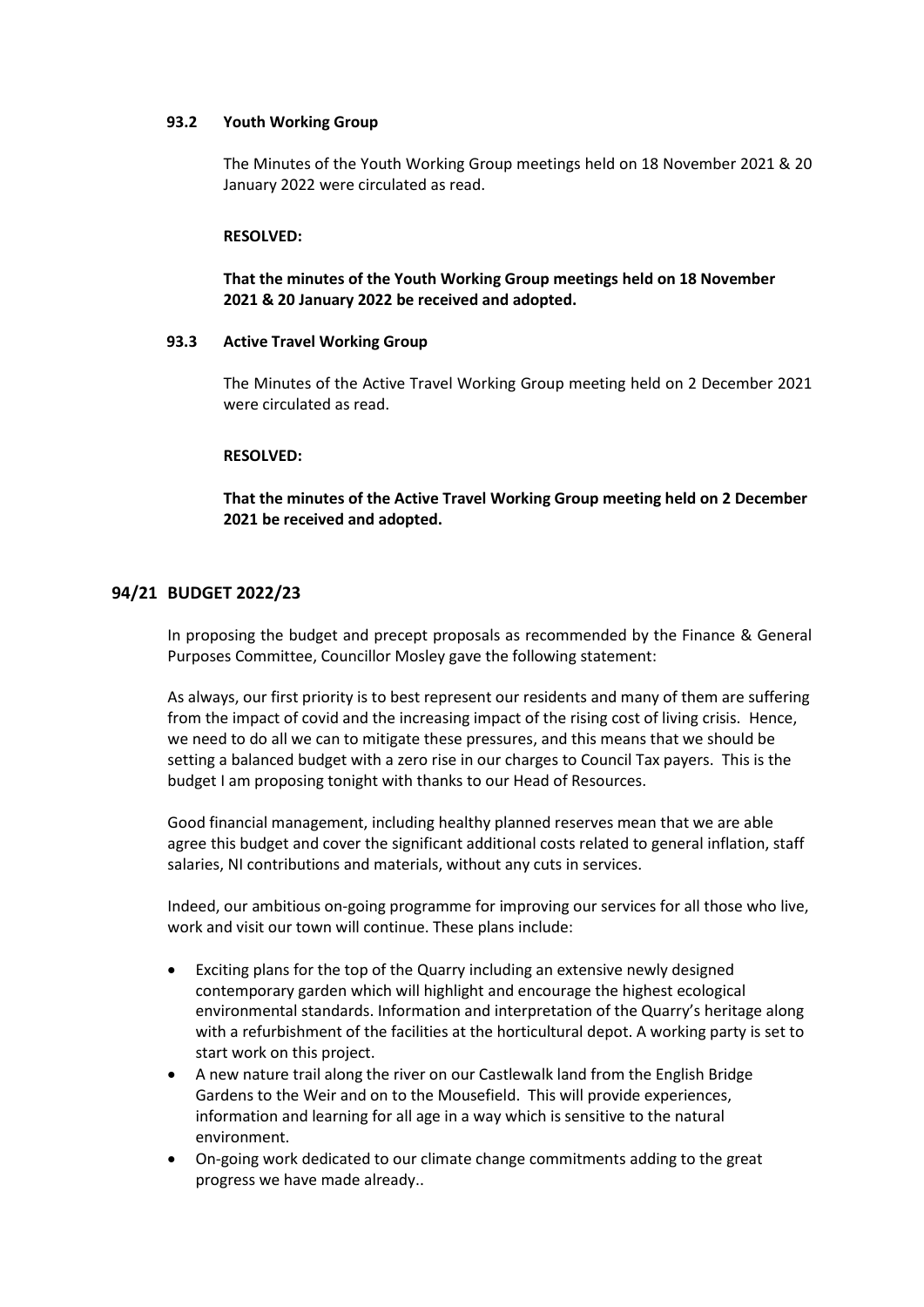- New BMX track in Monkmoor
- Restoration of recreation grounds on Stanley lane
- Improved play parks at Greenacres, Kynaston Road and Upton Lane
- Programme of refurbishment of bus shelters throughout the Town
- An extension of LED lights in the Quarry
- Toilet refurbishment
- Significant work to the County Ground, Frankwell.
- Ongoing contribution to the Big Town Plan including a Movement Strategy
- The Dana Footpath development
- Addition works on our footway network
- Action on the Ash Die Back crisis.

Shrewsbury Town Councillors and staff can be proud of our record of progress and improved services in recent years and I'm sure residents will be delighted that we are responsive to their needs in what are difficult and worrying times for very many.

### **RESOLVED:**

- **(i) That the Council Tax base for Shrewsbury for 2022/23 be noted as being 25,752.47;**
- **(ii) That a Revenue Expenditure Budget of £3,759,808 be set against an Income budget of £3,757,727 with a planned deficit of £2,081 being funded through General Reserves;**
- **(iii) That the Capital Programme be deferred to the next meeting on the basis that any inclusions did not impact on the Revenue Budget and be funded through existing and future reserves;**
- **(iv) That a Precept be levied against the Taxpayers of Shrewsbury of £1,551,586 which equated to a Band D Levy of £60.25.**
- **(v) That the proposed Fees & Charges as agreed by both the Finance & General Purpose Committee and the Recreation & Leisure Committee be approved.**

### **95/21 EXECUTIVE DECISIONS**

Prior to the meeting a list of executive decisions made by the Town Clerk had been circulated to members. These were decisions that would ordinarily have been made by the Standing Committees but were currently informal meetings to inform the delegated decision making whilst current COVID regulations were still in place. There were no questions raised by members.

### **RESOLVED:**

**That the report be noted and decisions accepted.**